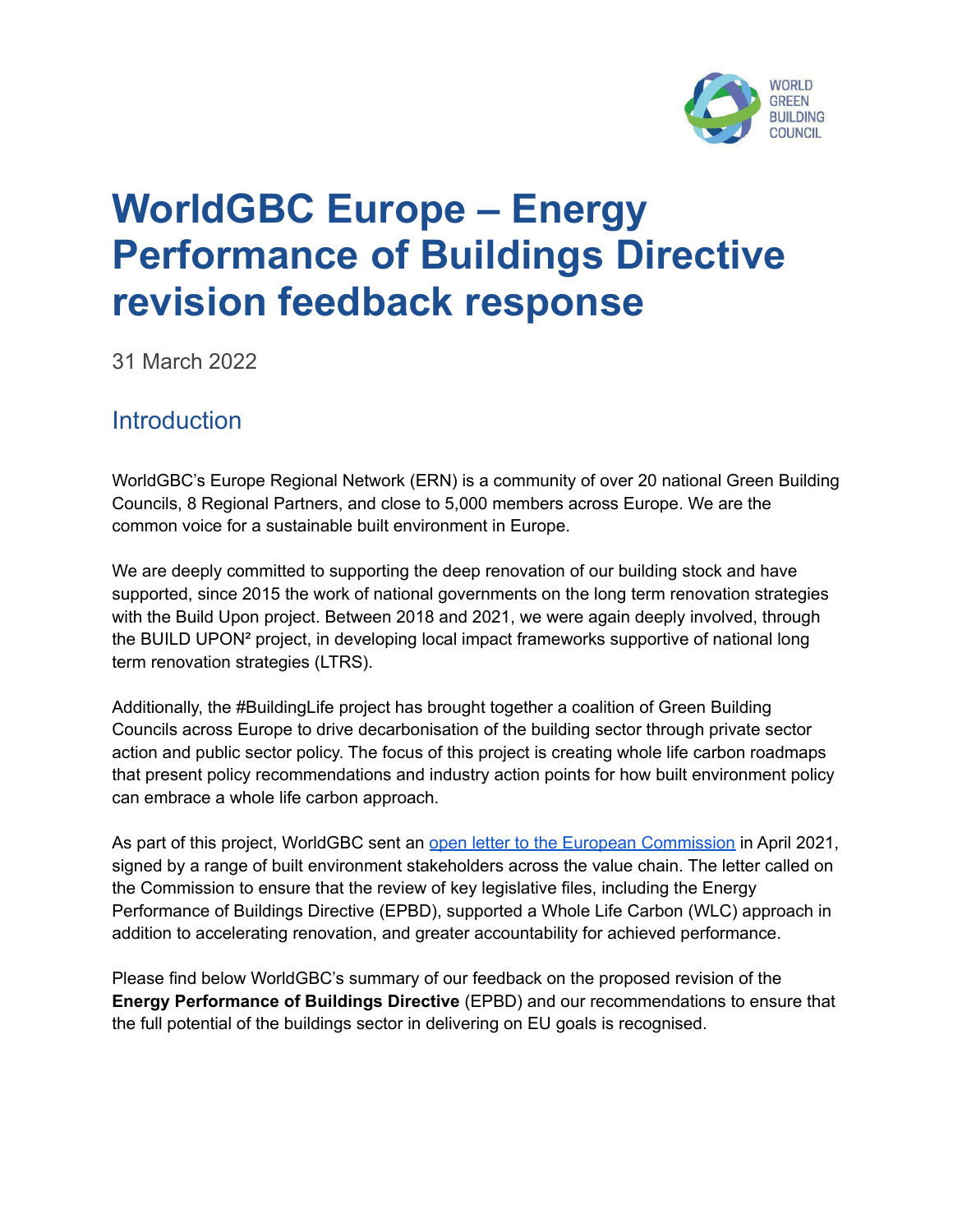

## General feedback

WorldGBC strongly advises that EU buildings policy follows the principle of energy efficiency first, whereby the energy demand for buildings is reduced as much as possible for both new and existing buildings. This means that all new buildings must have a very high energy performance in line with the energy efficiency first principle and the depth and ambition of renovation wave must be increased rapidly.

Crucial to delivering the renovation wave is the establishment of an ambitious framework of Minimum Energy Performance Standards (MEPS). WorldGBC welcomes the introduction of MEPS in the latest EPBD revision proposal, but as explained below, these provisions will need to be made more wide-ranging and ambitious to play a sufficient role in attaining the EU's climate targets.

Finally, WorldGBC supports a shift towards policy that addresses the whole life carbon impact of the built environment. A key element of this transition is to gauge the impact of this impact through the mandatory collection of whole life carbon data, and we welcome too the introduction of mandatory whole life carbon reporting. However, as explored in our recommendations below, this must be brought forward to allow to deliver on the aims of the EU Green Deal and the EU's goal of a decarbonised building stock by 2050.

# Recommendations

## **Minimum Energy Performance Standards**

The timeline of MEPS introduced is at a far slower pace than what is required to deliver the Renovation Wave and at minimum a doubling of the EU's renovation rate by 2030. Residential buildings achieving class E by 2033, in particular, is disappointingly unambitious, given the European Commission's previous commitments to tackling energy poverty and reducing energy costs for low income households.

Stricter MEPS thresholds must be introduced all the way to 2050, to ensure that the building stock is fully decarbonised by this time, a transition that can be supported at building level by Building Renovation Passports and at national level by National Building Renovation Plans. The Commission should also commit to assessing the feasibility of adding whole life carbon metrics to MEPS.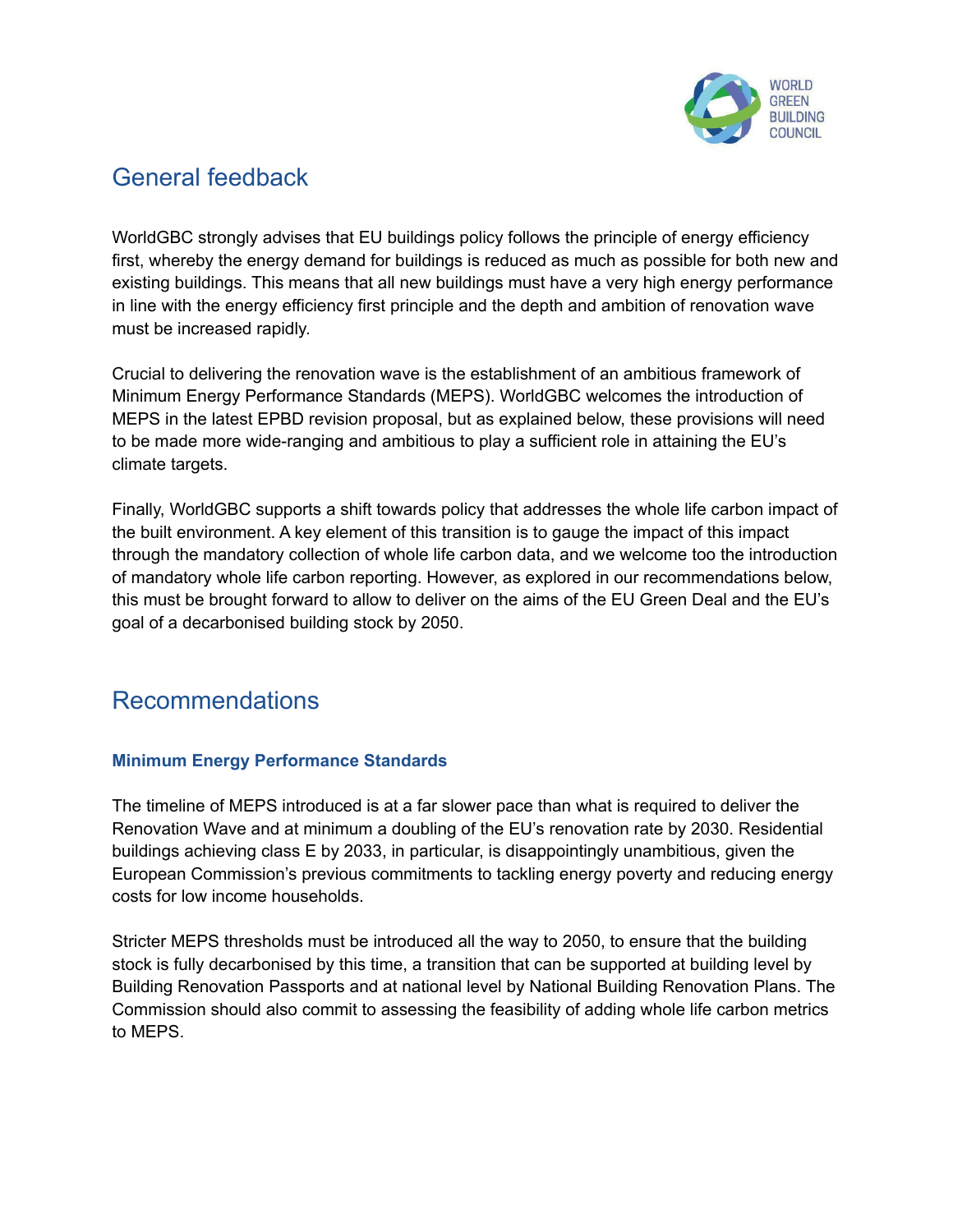

### **Zero Emissions Buildings**

WorldGBC welcomes the introduction of the ZEB concept as an upgrade on the previous NZEBs. However, the ZEB definition in Article 2 should require that a building's energy usage is expressed in both primary and final energy consumption. The definition of ZEBs should also evolve to take into account the WLC impact of buildings.

In addition, thresholds proposed in the EPBD's Annex III are not sufficiently ambitious for new buildings as their minimum levels would exceed the European Commission's recommended lower values from 2016<sup>1</sup>..

### **Energy Performance Certificates**

WorldGBC supports the harmonisation of EPCs and that performance classes will be rescaled with the aim of a zero-emission building stock by 2050. In order to achieve this, however, WLC disclosure should be a mandatory indicator, not just an optional extra.

Article 16 should be updated to require the disclosure of WLC in EPCs.

Article 19 should be updated to determine how data from **Building Renovation Passports** that are to be introduced by Member States by end of 2024 (supported by digital building logbooks) and **Level(s)** will be used to populate whole life carbon databases at national level and inform benchmarks on whole life carbon that are aligned and comparable across the EU.

The co-benefits of renovation could be better captured by following the [indicators](https://www.worldgbc.org/our-renovation-strategy-framework) of the BUILD UPON [Framework](https://www.worldgbc.org/our-renovation-strategy-framework) which provides a methodology for measuring the social and economic benefits of retrofit.

In addition, the Commission must consider how to make the current EPC framework more robust, reliable and trustworthy whilst also exploring how to ensure homeowners have access to real time information on the performance of their homes. This will empower building owners to model and project the impact of building improvements on the EPC rating and thereby better judge the right course of action for them. The roll-out of smart electricity meters has so far failed to achieve this goal and more effort is needed. To support more accuracy of EPCs Member States should be enabled to use digital energy efficiency meters to determine the energy performance of buildings within the EPCs.

To facilitate the harmonisation of EPCs the EC must put in place standardised parameters to increase the reliability and accuracy of EPCs as design tools and in the context of the taxonomy.

<sup>&</sup>lt;sup>1</sup> https://ec.europa.eu/energy/sites/ener/files/eu\_renovation\_wave\_strategy.pdf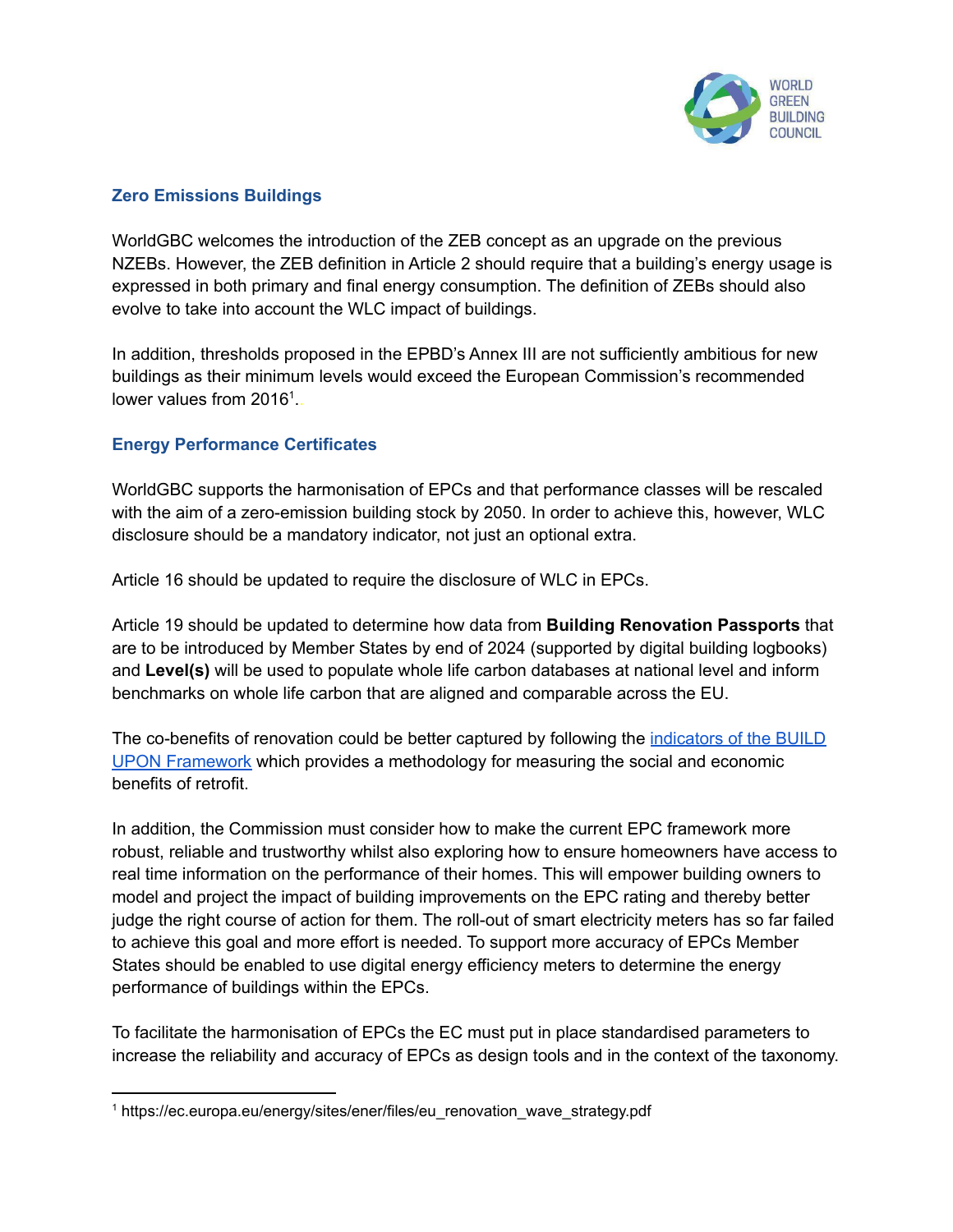

### **National Building Renovation Plans**

The National Building Renovation Plans proposed by the European Commission in the December recast should evolve towards national climate action roadmaps, thereby ensuring that all buildings have an action plan aligned with a trajectory towards net zero. These roadmaps should eventually include milestones to ensure all buildings are 'net zero whole-life carbon' by 2050.

With regards to the common template set out by the European Commission in Annex II, the EU-funded project BUILD UPON<sup>2</sup> has developed a **[Framework](https://www.worldgbc.org/our-renovation-strategy-framework)** designed to help authorities measure the impact of their renovation programmes against a set of environmental, social and economic indicators. The Framework has been developed with the assistance of over 30 local authorities across Europe and should form the basis of the EPBD's common template to measure the success of national building renovation plans.

#### **Mortgage Portfolio Standards**

WorldGBC supports the mention in Article 15 of the recast EPBD for Member States to promote the roll-out of enabling funding and financial tools such as mortgage portfolio standards, and would encourage the Commission to make this a mandatory requirement for Member States to do so.

#### **Whole Life Carbon**

The revision proposed by the European Commission in December 2021 represents a positive step as it mandates reporting of Whole Life Carbon from 2030 for all new buildings and from 2027 for large new buildings.

However, this is not ambitious enough and we must start collecting this data now - not in 2030 so that we can start to develop the benchmarks to inform targets that will keep us on track for EU climate goals.

Specifically, we recommend that:

- Article 6 and 7 of the EPBD are updated to require reporting (based on the Level(s) framework and/or equivalent national methodologies) on both operational and embodied metrics. The basis for these metrics is outlined below:
	- Operational carbon metrics should be based both on high quality asset ratings and in-use verified energy consumption data, if available, or on realistic estimates of operational energy consumption of the building.